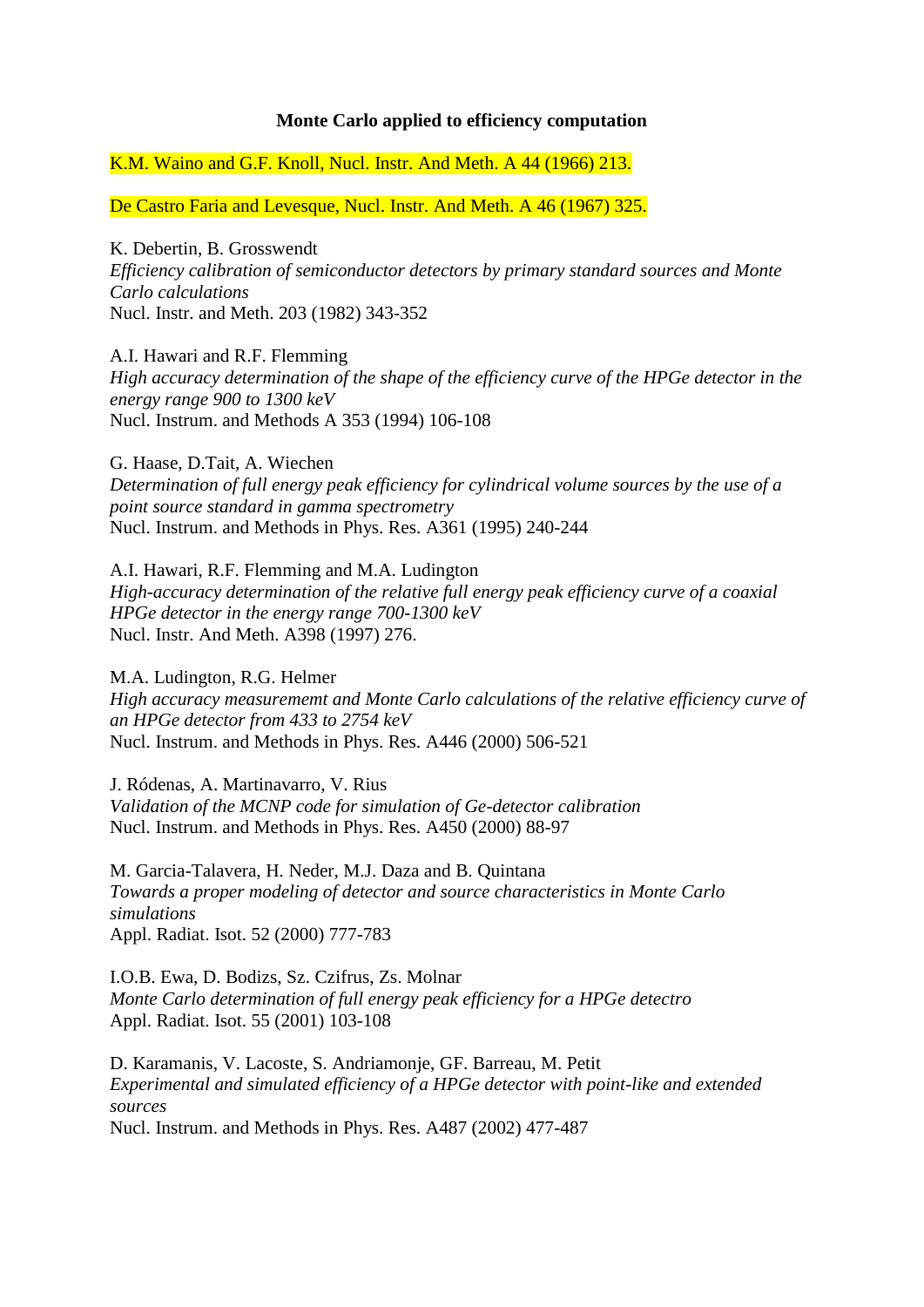J.C. Hardy, V.E. Jacob, M. Sanchez-Vega, R.T. Effinger, P. Lipnik, V.E. Mayes, D.K. Willis and R.G. Helmer *Precise efficiency calibration of an HPGe detector : source measurement and Monte Carlo calculations with sub-percent precision* Appl. Radiat. Isot. 56 (2002) 65-69

Z. Wang, B. Kahn, J.D. Valentine *Efficiency calulation and coincidence summing correction for germanium detectors by Monte Carlo simulation* IEEE Trans. Nucl. Sci. 49 N°4 (2002), 1925-1931

J. Ródenas, A. Pascual, I. Zarza, V. Serradell, J. ortiz, L. Ballesteros *Analysis of the influence of germanium dead layer on detector calibration simulation for environmental radioactive samples using the Monte Carlo method* Nucl. Instrum. and Methods in Phys. Res. A496 (2003) 390-399

D. Karamanis

*Efficiency simulation of HPGe and Si(LI) detectors in gamma-and X-ray spectroscopy* Nucl. Instrum. and Methods in Phys. Res. A505 (2003) 282-285

R.G. Helmer, J.C. Hardy, V.E. Jacob, M. Sanchez-Vega, R.G. Neilson and J. Nelson *The use of Monte Carlo calculations in the determination of a Ge detector efficiency curve* Nucl. Instrum. and Methods in Phys. Res. A511 (2003) 360-381

S. Hurtado, M. García-Léon, R. García-Tenorio *GEANT4 code for simulation of a germanium gamma-ray detector and its application to efficiency calibration* Nucl. Instrum. and Methods in Phys. Res. A518 (2004) 764-774

R.G. Helmer, N. Nica, J.C. Hardy, V.E. Jacob *Precise efficiency calibration of an HPGe detector up to 3.5 MeV, with measurements and Monte Carlo calculations* Appl. Radiat. Isot. 60 (2004) 173-177

S. Hurtado, M. García-Léon, R. García-Tenorio *Monte Carlo simulation of the response of a germanium detector for low-level spectrometry measurements using GEANT4* Appl. Radiat. Isot. 61 (2004) 139-143

J. Saegusa, K. Kawasaki, A. Mihara, M. Ito, M. Yoshida *Determination of detection efficiency curves of HPGe detectors on radioactivity measurement of volume samples* Appl. Radiat. Isot. 61 (2004) 1383-1390

C.M. Salgado, C. Conti, P. Becker *Determination of HPGe detector response using MCNP5 for 20-150 keV X-rays* Appl. Radiat. Isot. 64 (2006) 700-705

V. Peyres E. García-Toraño *Efficiency calibration of an extended-range Ge detector by a detailed Monte Carlo simulation*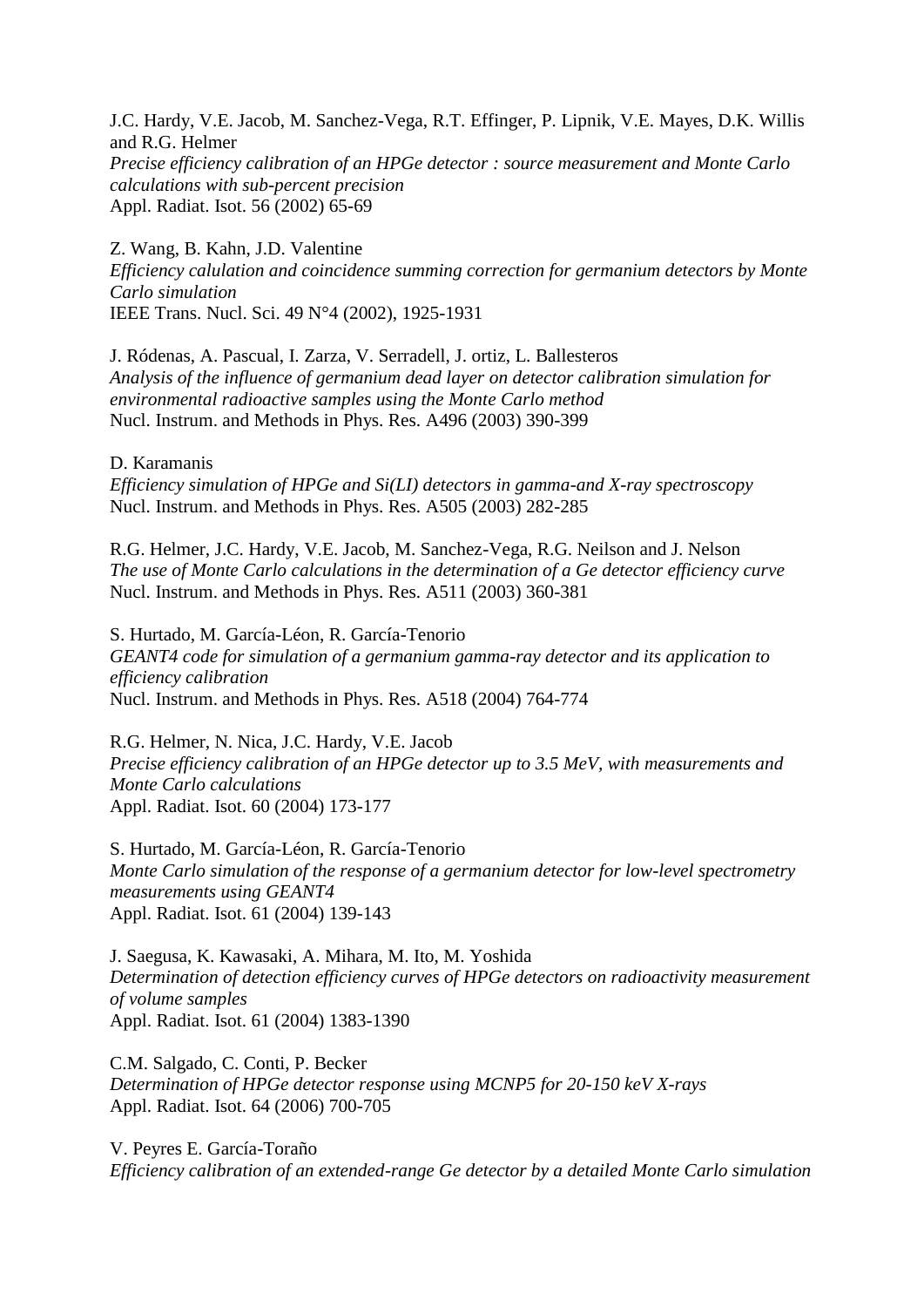Nucl. Instrum. and Methods in Phys. Res. A580 (2007) 296-298